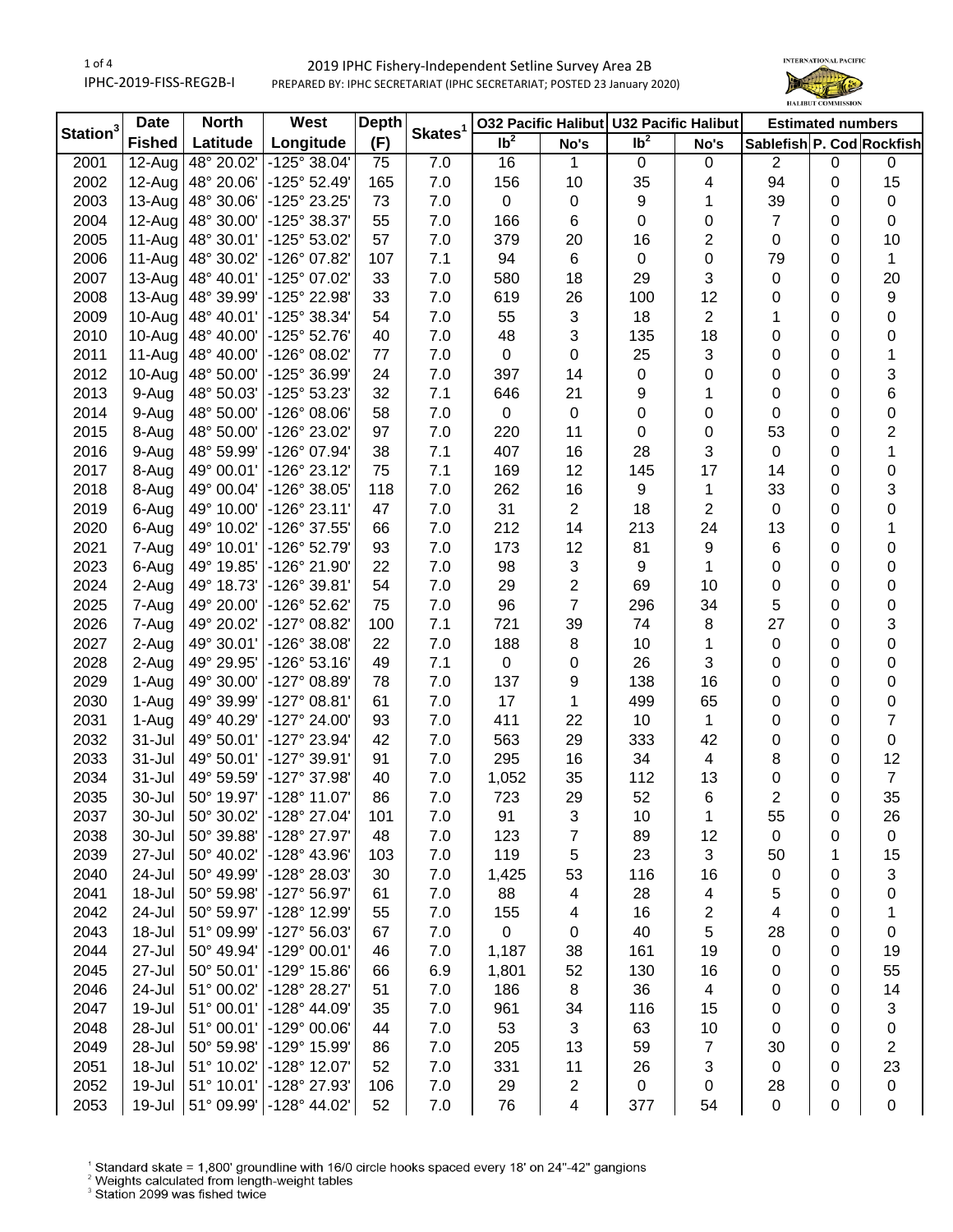2 of 4 IPHC-2019-FISS-REG2B-I

## 2019 IPHC Fishery-Independent Setline Survey Area 2B PREPARED BY: IPHC SECRETARIAT (IPHC SECRETARIAT; POSTED 23 January 2020)



|             | <b>Date</b>   | <b>North</b>        | West                     | <b>Depth</b> | Skates <sup>1</sup> |                   |                | 032 Pacific Halibut U32 Pacific Halibut |                  |                           | <b>Estimated numbers</b> |                           |
|-------------|---------------|---------------------|--------------------------|--------------|---------------------|-------------------|----------------|-----------------------------------------|------------------|---------------------------|--------------------------|---------------------------|
| Station $3$ | <b>Fished</b> | Latitude            | Longitude                | (F)          |                     | $\overline{1}b^2$ | No's           | $\overline{\mathsf{lb}^2}$              | No's             | Sablefish P. Cod Rockfish |                          |                           |
| 2054        | 20-Jul        | 51° 10.01'          | $-129^{\circ}$ 00.17'    | 74           | 7.0                 | 104               | 6              | 106                                     | 13               | 9                         | 1                        | 0                         |
| 2055        | 20-Jul        | 51° 09.98'          | -129° 15.50'             | 141          | 7.0                 | 547               | 28             | 24                                      | 3                | 19                        | $\mathbf 0$              | 9                         |
| 2056        | 29-Jul        | 51° 09.95'          | $-129°31.81'$            | 155          | 7.0                 | 226               | 10             | 6                                       | 1                | 17                        | 0                        | 0                         |
| 2057        | $11 -$ Jul    | 51° 20.00'          | -127° 54.92'             | 73           | 7.1                 | 11                | 1              | 30                                      | 3                | 13                        | 0                        | 3                         |
| 2058        | $11 -$ Jul    | 51° 19.96'          | $-128^{\circ}$ 10.97'    | 46           | 7.0                 | 13                | 1              | 36                                      | 5                | $\pmb{0}$                 | 0                        | $\overline{\mathbf{c}}$   |
| 2059        | 10-Jul        | 51° 20.33'          | -128° 26.97'             | 83           | 7.0                 | 67                | 5              | 152                                     | 18               | 5                         | 0                        | 0                         |
| 2060        | 10-Jul        | 51° 21.51'          | -128° 39.98'             | 116          | 7.0                 | 73                | 4              | 11                                      | 1                | 14                        | 0                        | 5                         |
| 2061        | 20-Jul        | 51° 19.94'          | -129° 03.15'             | 138          | 7.0                 | 11                | 1              | 9                                       | 1                | 28                        | 0                        | 9                         |
| 2062        | 20-Jul        | 51° 19.80'          | -129° 14.99'             | 132          | 7.0                 | 97                | $\overline{7}$ | 18                                      | $\overline{c}$   | 18                        | 0                        | $\overline{\mathbf{c}}$   |
| 2063        | 29-Jul        | 51° 19.99'          | $-129°31.45'$            | 111          | 7.0                 | 462               | 27             | 33                                      | 4                | 12                        | 0                        | $\ensuremath{\mathsf{3}}$ |
| 2064        | 29-Jul        | 51° 20.00'          | $-129^{\circ}$ 46.81'    | 130          | 7.0                 | 307               | 12             | 20                                      | 2                | 17                        | 0                        | $\boldsymbol{2}$          |
| 2065        | $11 -$ Jul    | 51° 30.05'          | -128° 12.98'             | 51           | 7.0                 | 397               | 14             | 49                                      | 6                | $\pmb{0}$                 | 0                        | 23                        |
| 2066        | 10-Jul        | 51° 29.80'          | -128° 27.02'             | 104          | 7.0                 | 35                | $\overline{2}$ | 10                                      | 1                | 20                        | $\mathbf 0$              | $\boldsymbol{7}$          |
| 2067        | 10-Jul        | 51° 30.05'          | -128° 43.26'             | 43           | 7.1                 | 12                | 1              | 45                                      | 6                | $\pmb{0}$                 | $\mathbf 0$              | $\pmb{0}$                 |
| 2068        | 9-Jul         | 51° 30.01'          | -128° 59.44'             | 25           | 7.0                 | 322               | 15             | 72                                      | $\boldsymbol{9}$ | 0                         | 0                        | $\overline{\mathbf{4}}$   |
| 2069        | 9-Jul         | 51° 30.05'          | $-129^{\circ}$ 14.56'    | 26           | 7.0                 | 909               | 34             | 140                                     | 17               | 0                         | 0                        | $\overline{7}$            |
| 2070        | 21-Jul        | 51° 29.99'          | -129° 30.73'             | 55           | 7.0                 | 4,089             | 114            | 204                                     | 24               | 1                         | 0                        | 23                        |
| 2071        | 23-Jul        | 51° 30.00'          | $-129°$ 47.13'           | 92           | 7.0                 | 1,215             | 50             | 17                                      | $\boldsymbol{2}$ | 64                        | 0                        | 111                       |
| 2072        | 23-Jul        | 51° 30.04'          | -130° 03.02'             | 156          | 7.0                 | 987               | 34             | $\pmb{0}$                               | 0                | 54                        | 0                        | 15                        |
| 2073        | 8-Jul         | 51° 40.02'          | -128° 25.88'             | 78           | 7.0                 | $\mathbf 0$       | $\pmb{0}$      | 17                                      | $\boldsymbol{2}$ | 17                        | 0                        | $\ensuremath{\mathsf{3}}$ |
| 2074        | 9-Jul         | 51° 39.82'          | -128° 58.99'             | 28           | 7.0                 | 52                | 3              | 18                                      | $\overline{2}$   | $\pmb{0}$                 | 0                        |                           |
|             |               |                     | $-129^{\circ}$ 14.96'    |              |                     | 71                |                |                                         |                  |                           |                          | 0                         |
| 2075        | 9-Jul         | 51° 39.88'          |                          | 32           | 7.0                 |                   | 5              | 64                                      | 8                | 0                         | 0                        | $\pmb{0}$                 |
| 2076        | 21-Jul        | 51° 39.97'          | -129° 30.71'             | 53           | 7.0                 | 377               | 24             | 657                                     | 86               | 0                         | 0                        | 2                         |
| 2077        | 23-Jul        | 51° 39.97'          | $-129^{\circ}$ 46.64'    | 134          | 7.0                 | 1,322             | 60             | 20                                      | $\boldsymbol{2}$ | 31                        | 0                        | 17                        |
| 2078        | 8-Jul         | 51° 49.19'          | -128° 25.81'             | 86           | 7.0                 | $\boldsymbol{0}$  | 0              | 12                                      | $\overline{2}$   | 44                        | 0                        | $\pmb{0}$                 |
| 2079        | 8-Jul         | 51° 50.00'          | $-128° 41.91'$           | 59           | 7.1                 | 74                | 5              | 113                                     | 16               | 0                         | 0                        | 1                         |
| 2080        | 7-Jul         | 51° 50.00'          | -128° 57.95'             | 44           | 7.0                 | 257               | 14             | 116                                     | 14               | 0                         | 0                        | 11                        |
| 2081        | 7-Jul         | 51° 50.09'          | $-129°14.01'$            | 66           | 7.0                 | 149               | $\overline{7}$ | 77                                      | 10               | 0                         | 1                        | $\mathbf 0$               |
| 2082        | 21-Jul        | 51° 49.98'          | -129° 30.80'             | 138          | $7.0$               | 146               | 8              | $\mathbf 0$                             | $\pmb{0}$        | 14                        | $\mathbf 0$              | 9                         |
| 2083        | 6-Jul         | 51° 59.98'          | -128° 41.99'             | 89           | 7.0                 | 119               | 9              | 49                                      | 6                | 8                         | $\mathbf 0$              | $\pmb{0}$                 |
| 2084        | 7-Jul         | 52° 00.02'          | -128° 57.93'             | 74           | 7.0                 | 489               | 39             | 1,090                                   | 126              | $\pmb{0}$                 | 0                        | $\pmb{0}$                 |
| 2085        | 7-Jul         | 51° 59.94'          | $-129°$ 11.75'           | 96           | 7.0                 | 12                | 1              | 0                                       | $\pmb{0}$        | $\pmb{0}$                 | 0                        | $\pmb{0}$                 |
| 2086        | 6-Jul         | 52° 10.02'          | -128° 40.89'             | 119          | $7.0$               | 189               | $\overline{7}$ | 10                                      | $\sqrt{2}$       | 23                        | 0                        | 5                         |
| 2087        | 3-Jul         | 51° 40.20'          | -130° 02.90'             | 191          | 7.0                 | 107               | $\overline{2}$ | $\pmb{0}$                               | 0                | 84                        | 0                        | 24                        |
| 2088        | 13-Jul        | $51^{\circ}$ 40.19' | $-130^{\circ}$ 18.78'    | 138          | 7.0                 | 453               | 20             | 0                                       | 0                | 74                        | 0                        | 34                        |
| 2089        | 3-Jul         | 51° 50.45'          | $-129^{\circ}$ 47.29'    | 131          | 7.0                 | 362               | 21             | 95                                      | 11               | 26                        | 0                        | 7                         |
| 2090        | 3-Jul         | 51° 50.02'          | -130° 02.78'             | 97           | $7.0$               | 1,912             | 82             | 105                                     | 12               | 16                        | 0                        | 60                        |
| 2091        | 13-Jul        | 51° 50.17'          | $-130^{\circ}$ 18.76'    | 116          | $7.0$               | 3,080             | 128            | 132                                     | 15               | 101                       | 0                        | 17                        |
| 2092        | $13 -$ Jul    | 51° 50.08'          | -130° 35.06'             | 160          | 7.0                 | 738               | 27             | 49                                      | 6                | 95                        | 0                        | $\overline{2}$            |
| 2093        | 14-Jul        | 51° 50.04'          | $-130^{\circ}$ 53.06'    | 84           | 7.0                 | 1,766             | 51             | 101                                     | 11               | 0                         | 0                        | 164                       |
| 2095        | 12-Jul        | 52° 00.02'          | $-129°$ 47.16'           | 62           | 7.0                 | 401               | 20             | 458                                     | 57               | 0                         | 0                        | 23                        |
| 2096        | 12-Jul        | 52° 00.24'          | -130° 02.79'             | 76           | 7.0                 | 358               | 20             | 382                                     | 57               | 0                         | 0                        | 1                         |
| 2097        | $2-Jul$       | 51° 59.86'          | -130° 18.85'             | 190          | 7.0                 | 428               | 11             | 17                                      | $\sqrt{2}$       | 37                        | 0                        | 0                         |
| 2098        | 14-Jul        | 52° 00.24'          | $-130^{\circ}35.01'$     | 132          | 7.0                 | 1,592             | 69             | 40                                      | 5                | 49                        | 0                        | 4                         |
| 2099        | 14-Jul        | 52° 00.03'          | $-130^{\circ}$ 52.81'    | 83           | 7.0                 | 2,425             | 94             | 407                                     | 50               | $\overline{\mathbf{c}}$   | 0                        | 23                        |
| 2099        | 22-Jul        | 51° 59.98'          | -130° 51.99'             | 101          | $7.0$               | 1,003             | 46             | 359                                     | 43               | $\pmb{0}$                 | 0                        | 20                        |
| 2100        | $10 -$ Jul    | 52° 10.32'          | $-128^{\circ} 56.81'$    | 83           | 7.0                 | 942               | 45             | 129                                     | 14               | 12                        | 2                        | 20                        |
| 2101        | $10 -$ Jul    | 52° 09.97'          | -129° 13.92'             | 94           | 7.0                 | 48                | 4              | 41                                      | 5                | 13                        | 0                        | 1                         |
| 2103        | 12-Jul        | 52° 09.98'          | $-129^{\circ}$ 46.71'    | 113          | $7.0$               | 275               | 16             | 44                                      | 5                | 10                        | 0                        | 6                         |
| 2104        | 2-Jul         |                     | 52° 10.09' - 130° 02.42' | 89           | $7.0$               | 413               | 28             | 126                                     | 16               | $\pmb{0}$                 | 1                        | 10                        |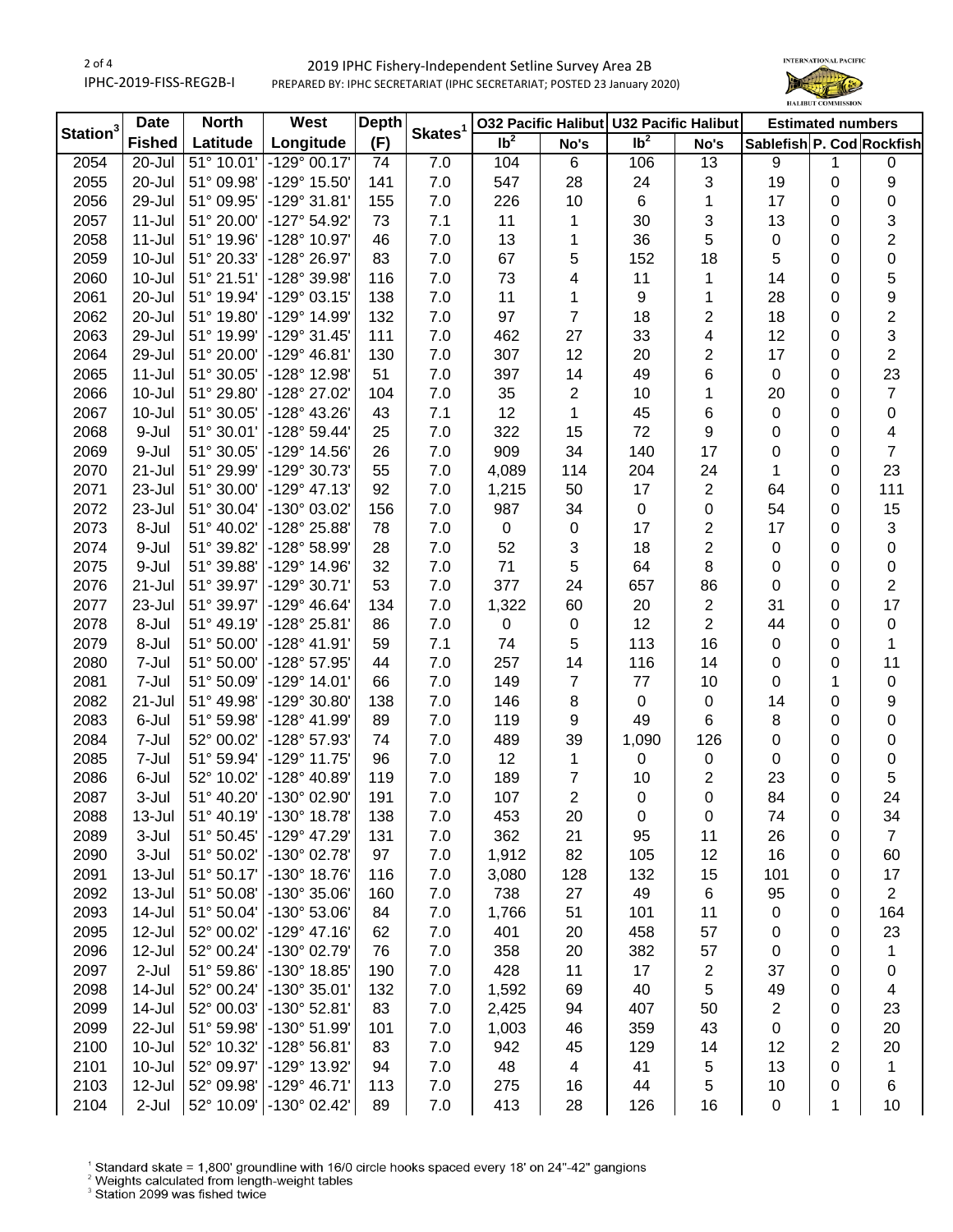3 of 4 IPHC-2019-FISS-REG2B-I

## 2019 IPHC Fishery-Independent Setline Survey Area 2B PREPARED BY: IPHC SECRETARIAT (IPHC SECRETARIAT; POSTED 23 January 2020)



| Station <sup>3</sup><br>Skates <sup>1</sup><br>Ib <sup>2</sup><br>$\overline{\mathsf{lb}^2}$<br>(F)<br><b>Fished</b><br>Latitude<br>Longitude<br>Sablefish P. Cod Rockfish<br>No's<br>No's<br>52° 09.83'<br>$-130^\circ$ 19.20'<br>2105<br>2-Jul<br>219<br>7.0<br>$\mathsf 0$<br>99<br>0<br>$\mathbf 0$<br>0<br>$\mathbf 0$<br>0<br>$1-Jul$<br>52° 09.86'<br>-130° 33.09'<br>22<br>2106<br>104<br>7.0<br>532<br>24<br>62<br>8<br>4<br>1<br>804<br>32<br>73<br>9<br>3<br>6<br>2107<br>52° 09.98'<br>-130° 52.20'<br>122<br>7.0<br>0<br>22-Jul<br>5<br>2108<br>10-Jul<br>52° 19.92'<br>-129° 12.78'<br>7.0<br>1,145<br>64<br>344<br>42<br>0<br>77<br>1<br>35<br>1<br>2109<br>52° 19.95'<br>-129° 27.49'<br>82<br>7.0<br>1,396<br>299<br>11-Jul<br>72<br>1<br>0<br>31<br>$\overline{2}$<br>3<br>2110<br>$11 -$ Jul<br>52° 20.11'<br>-129° 49.33'<br>111<br>7.0<br>501<br>153<br>18<br>0<br>$\overline{2}$<br>4<br>2111<br>$15 -$ Jul<br>52° 19.86'<br>$-130^{\circ}$ 01.43'<br>7.0<br>890<br>49<br>420<br>50<br>$\pmb{0}$<br>94<br>2112<br>$15 -$ Jul<br>52° 19.93'<br>-130° 20.29'<br>7.0<br>192<br>6<br>1<br>74<br>0<br>19<br>168<br>6<br>$1-Jul$<br>52° 20.06'<br>11<br>2113<br>-130° 35.22'<br>89<br>7.0<br>2,291<br>95<br>258<br>31<br>4<br>1<br>52° 20.11'<br>3<br>2114<br>30-Jun<br>-130° 51.95'<br>7.0<br>271<br>376<br>47<br>3<br>9<br>78<br>20<br>52° 30.17'<br>11<br>2<br>28<br>2115<br>-129° 32.00'<br>51<br>7.0<br>591<br>21<br>$\pmb{0}$<br>0<br>$11 -$ Jul<br>$\boldsymbol{0}$<br>13<br>34<br>2117<br>52° 30.00'<br>$-130^{\circ}$ 01.06'<br>7.0<br>302<br>10<br>0<br>0<br>16-Jul<br>144<br>19<br>3<br>38<br>$\boldsymbol{9}$<br>2118<br>$15 -$ Jul<br>52° 29.98'<br>-130° 20.02'<br>135<br>7.0<br>174<br>6<br>0<br>35<br>18<br>2119<br>30-Jun<br>52° 29.98'<br>-130° 35.08'<br>7.0<br>1,700<br>75<br>281<br>$\pmb{0}$<br>0<br>64<br>333<br>384<br>49<br>3<br>2120<br>30-Jun<br>52° 29.90'<br>-130° 52.02'<br>58<br>7.0<br>15<br>1<br>0<br>3<br>15<br>112<br>13<br>2121<br>16-Jul<br>52° 39.95'<br>$-129°$ 45.01'<br>90<br>7.0<br>2,034<br>100<br>1<br>28<br>$\boldsymbol{9}$<br>2122<br>16-Jul<br>52° 39.94'<br>-130° 01.69'<br>144<br>7.0<br>35<br>$\overline{c}$<br>0<br>0<br>$\pmb{0}$<br>$\overline{7}$<br>202<br>14<br>2123<br>29-Jun<br>52° 40.03'<br>-130° 19.30'<br>117<br>7.0<br>9<br>1<br>17<br>0<br>168<br>35<br>2124<br>29-Jun<br>52° 40.05'<br>-130° 34.84'<br>78<br>7.0<br>3,432<br>120<br>19<br>1<br>0<br>35<br>2125<br>28-Jun<br>52° 50.00'<br>-130° 01.87'<br>7.0<br>14<br>$\boldsymbol{0}$<br>0<br>10<br>142<br>0<br>1<br>$\overline{\mathbf{c}}$<br>2126<br>29-Jun<br>52° 50.03'<br>-130° 19.19'<br>112<br>7.0<br>100<br>0<br>0<br>16<br>0<br>4<br>2<br>11<br>2127<br>28-Jun<br>52° 59.98'<br>-129° 45.39'<br>123<br>7.0<br>74<br>5<br>16<br>52<br>1<br>$\overline{7}$<br>3<br>2128<br>28-Jun<br>53° 00.02'<br>-130° 02.00'<br>7.0<br>338<br>20<br>64<br>51<br>103<br>1 |
|---------------------------------------------------------------------------------------------------------------------------------------------------------------------------------------------------------------------------------------------------------------------------------------------------------------------------------------------------------------------------------------------------------------------------------------------------------------------------------------------------------------------------------------------------------------------------------------------------------------------------------------------------------------------------------------------------------------------------------------------------------------------------------------------------------------------------------------------------------------------------------------------------------------------------------------------------------------------------------------------------------------------------------------------------------------------------------------------------------------------------------------------------------------------------------------------------------------------------------------------------------------------------------------------------------------------------------------------------------------------------------------------------------------------------------------------------------------------------------------------------------------------------------------------------------------------------------------------------------------------------------------------------------------------------------------------------------------------------------------------------------------------------------------------------------------------------------------------------------------------------------------------------------------------------------------------------------------------------------------------------------------------------------------------------------------------------------------------------------------------------------------------------------------------------------------------------------------------------------------------------------------------------------------------------------------------------------------------------------------------------------------------------------------------------------------------------------------------------------------------------------------------------------------------------------------------------------------------------------------------------------------------------------------------------------------------------------------------------------------------------------------------------------------------------------------------------------------------------------------------------------------------------------|
|                                                                                                                                                                                                                                                                                                                                                                                                                                                                                                                                                                                                                                                                                                                                                                                                                                                                                                                                                                                                                                                                                                                                                                                                                                                                                                                                                                                                                                                                                                                                                                                                                                                                                                                                                                                                                                                                                                                                                                                                                                                                                                                                                                                                                                                                                                                                                                                                                                                                                                                                                                                                                                                                                                                                                                                                                                                                                                         |
|                                                                                                                                                                                                                                                                                                                                                                                                                                                                                                                                                                                                                                                                                                                                                                                                                                                                                                                                                                                                                                                                                                                                                                                                                                                                                                                                                                                                                                                                                                                                                                                                                                                                                                                                                                                                                                                                                                                                                                                                                                                                                                                                                                                                                                                                                                                                                                                                                                                                                                                                                                                                                                                                                                                                                                                                                                                                                                         |
|                                                                                                                                                                                                                                                                                                                                                                                                                                                                                                                                                                                                                                                                                                                                                                                                                                                                                                                                                                                                                                                                                                                                                                                                                                                                                                                                                                                                                                                                                                                                                                                                                                                                                                                                                                                                                                                                                                                                                                                                                                                                                                                                                                                                                                                                                                                                                                                                                                                                                                                                                                                                                                                                                                                                                                                                                                                                                                         |
|                                                                                                                                                                                                                                                                                                                                                                                                                                                                                                                                                                                                                                                                                                                                                                                                                                                                                                                                                                                                                                                                                                                                                                                                                                                                                                                                                                                                                                                                                                                                                                                                                                                                                                                                                                                                                                                                                                                                                                                                                                                                                                                                                                                                                                                                                                                                                                                                                                                                                                                                                                                                                                                                                                                                                                                                                                                                                                         |
|                                                                                                                                                                                                                                                                                                                                                                                                                                                                                                                                                                                                                                                                                                                                                                                                                                                                                                                                                                                                                                                                                                                                                                                                                                                                                                                                                                                                                                                                                                                                                                                                                                                                                                                                                                                                                                                                                                                                                                                                                                                                                                                                                                                                                                                                                                                                                                                                                                                                                                                                                                                                                                                                                                                                                                                                                                                                                                         |
|                                                                                                                                                                                                                                                                                                                                                                                                                                                                                                                                                                                                                                                                                                                                                                                                                                                                                                                                                                                                                                                                                                                                                                                                                                                                                                                                                                                                                                                                                                                                                                                                                                                                                                                                                                                                                                                                                                                                                                                                                                                                                                                                                                                                                                                                                                                                                                                                                                                                                                                                                                                                                                                                                                                                                                                                                                                                                                         |
|                                                                                                                                                                                                                                                                                                                                                                                                                                                                                                                                                                                                                                                                                                                                                                                                                                                                                                                                                                                                                                                                                                                                                                                                                                                                                                                                                                                                                                                                                                                                                                                                                                                                                                                                                                                                                                                                                                                                                                                                                                                                                                                                                                                                                                                                                                                                                                                                                                                                                                                                                                                                                                                                                                                                                                                                                                                                                                         |
|                                                                                                                                                                                                                                                                                                                                                                                                                                                                                                                                                                                                                                                                                                                                                                                                                                                                                                                                                                                                                                                                                                                                                                                                                                                                                                                                                                                                                                                                                                                                                                                                                                                                                                                                                                                                                                                                                                                                                                                                                                                                                                                                                                                                                                                                                                                                                                                                                                                                                                                                                                                                                                                                                                                                                                                                                                                                                                         |
|                                                                                                                                                                                                                                                                                                                                                                                                                                                                                                                                                                                                                                                                                                                                                                                                                                                                                                                                                                                                                                                                                                                                                                                                                                                                                                                                                                                                                                                                                                                                                                                                                                                                                                                                                                                                                                                                                                                                                                                                                                                                                                                                                                                                                                                                                                                                                                                                                                                                                                                                                                                                                                                                                                                                                                                                                                                                                                         |
|                                                                                                                                                                                                                                                                                                                                                                                                                                                                                                                                                                                                                                                                                                                                                                                                                                                                                                                                                                                                                                                                                                                                                                                                                                                                                                                                                                                                                                                                                                                                                                                                                                                                                                                                                                                                                                                                                                                                                                                                                                                                                                                                                                                                                                                                                                                                                                                                                                                                                                                                                                                                                                                                                                                                                                                                                                                                                                         |
|                                                                                                                                                                                                                                                                                                                                                                                                                                                                                                                                                                                                                                                                                                                                                                                                                                                                                                                                                                                                                                                                                                                                                                                                                                                                                                                                                                                                                                                                                                                                                                                                                                                                                                                                                                                                                                                                                                                                                                                                                                                                                                                                                                                                                                                                                                                                                                                                                                                                                                                                                                                                                                                                                                                                                                                                                                                                                                         |
|                                                                                                                                                                                                                                                                                                                                                                                                                                                                                                                                                                                                                                                                                                                                                                                                                                                                                                                                                                                                                                                                                                                                                                                                                                                                                                                                                                                                                                                                                                                                                                                                                                                                                                                                                                                                                                                                                                                                                                                                                                                                                                                                                                                                                                                                                                                                                                                                                                                                                                                                                                                                                                                                                                                                                                                                                                                                                                         |
|                                                                                                                                                                                                                                                                                                                                                                                                                                                                                                                                                                                                                                                                                                                                                                                                                                                                                                                                                                                                                                                                                                                                                                                                                                                                                                                                                                                                                                                                                                                                                                                                                                                                                                                                                                                                                                                                                                                                                                                                                                                                                                                                                                                                                                                                                                                                                                                                                                                                                                                                                                                                                                                                                                                                                                                                                                                                                                         |
|                                                                                                                                                                                                                                                                                                                                                                                                                                                                                                                                                                                                                                                                                                                                                                                                                                                                                                                                                                                                                                                                                                                                                                                                                                                                                                                                                                                                                                                                                                                                                                                                                                                                                                                                                                                                                                                                                                                                                                                                                                                                                                                                                                                                                                                                                                                                                                                                                                                                                                                                                                                                                                                                                                                                                                                                                                                                                                         |
|                                                                                                                                                                                                                                                                                                                                                                                                                                                                                                                                                                                                                                                                                                                                                                                                                                                                                                                                                                                                                                                                                                                                                                                                                                                                                                                                                                                                                                                                                                                                                                                                                                                                                                                                                                                                                                                                                                                                                                                                                                                                                                                                                                                                                                                                                                                                                                                                                                                                                                                                                                                                                                                                                                                                                                                                                                                                                                         |
|                                                                                                                                                                                                                                                                                                                                                                                                                                                                                                                                                                                                                                                                                                                                                                                                                                                                                                                                                                                                                                                                                                                                                                                                                                                                                                                                                                                                                                                                                                                                                                                                                                                                                                                                                                                                                                                                                                                                                                                                                                                                                                                                                                                                                                                                                                                                                                                                                                                                                                                                                                                                                                                                                                                                                                                                                                                                                                         |
|                                                                                                                                                                                                                                                                                                                                                                                                                                                                                                                                                                                                                                                                                                                                                                                                                                                                                                                                                                                                                                                                                                                                                                                                                                                                                                                                                                                                                                                                                                                                                                                                                                                                                                                                                                                                                                                                                                                                                                                                                                                                                                                                                                                                                                                                                                                                                                                                                                                                                                                                                                                                                                                                                                                                                                                                                                                                                                         |
|                                                                                                                                                                                                                                                                                                                                                                                                                                                                                                                                                                                                                                                                                                                                                                                                                                                                                                                                                                                                                                                                                                                                                                                                                                                                                                                                                                                                                                                                                                                                                                                                                                                                                                                                                                                                                                                                                                                                                                                                                                                                                                                                                                                                                                                                                                                                                                                                                                                                                                                                                                                                                                                                                                                                                                                                                                                                                                         |
|                                                                                                                                                                                                                                                                                                                                                                                                                                                                                                                                                                                                                                                                                                                                                                                                                                                                                                                                                                                                                                                                                                                                                                                                                                                                                                                                                                                                                                                                                                                                                                                                                                                                                                                                                                                                                                                                                                                                                                                                                                                                                                                                                                                                                                                                                                                                                                                                                                                                                                                                                                                                                                                                                                                                                                                                                                                                                                         |
|                                                                                                                                                                                                                                                                                                                                                                                                                                                                                                                                                                                                                                                                                                                                                                                                                                                                                                                                                                                                                                                                                                                                                                                                                                                                                                                                                                                                                                                                                                                                                                                                                                                                                                                                                                                                                                                                                                                                                                                                                                                                                                                                                                                                                                                                                                                                                                                                                                                                                                                                                                                                                                                                                                                                                                                                                                                                                                         |
|                                                                                                                                                                                                                                                                                                                                                                                                                                                                                                                                                                                                                                                                                                                                                                                                                                                                                                                                                                                                                                                                                                                                                                                                                                                                                                                                                                                                                                                                                                                                                                                                                                                                                                                                                                                                                                                                                                                                                                                                                                                                                                                                                                                                                                                                                                                                                                                                                                                                                                                                                                                                                                                                                                                                                                                                                                                                                                         |
|                                                                                                                                                                                                                                                                                                                                                                                                                                                                                                                                                                                                                                                                                                                                                                                                                                                                                                                                                                                                                                                                                                                                                                                                                                                                                                                                                                                                                                                                                                                                                                                                                                                                                                                                                                                                                                                                                                                                                                                                                                                                                                                                                                                                                                                                                                                                                                                                                                                                                                                                                                                                                                                                                                                                                                                                                                                                                                         |
|                                                                                                                                                                                                                                                                                                                                                                                                                                                                                                                                                                                                                                                                                                                                                                                                                                                                                                                                                                                                                                                                                                                                                                                                                                                                                                                                                                                                                                                                                                                                                                                                                                                                                                                                                                                                                                                                                                                                                                                                                                                                                                                                                                                                                                                                                                                                                                                                                                                                                                                                                                                                                                                                                                                                                                                                                                                                                                         |
|                                                                                                                                                                                                                                                                                                                                                                                                                                                                                                                                                                                                                                                                                                                                                                                                                                                                                                                                                                                                                                                                                                                                                                                                                                                                                                                                                                                                                                                                                                                                                                                                                                                                                                                                                                                                                                                                                                                                                                                                                                                                                                                                                                                                                                                                                                                                                                                                                                                                                                                                                                                                                                                                                                                                                                                                                                                                                                         |
| 52° 29.98'<br>32<br>2129<br>6-Jun<br>$-131^{\circ}$ 08.06'<br>7.0<br>477<br>18<br>104<br>13<br>47<br>0<br>0                                                                                                                                                                                                                                                                                                                                                                                                                                                                                                                                                                                                                                                                                                                                                                                                                                                                                                                                                                                                                                                                                                                                                                                                                                                                                                                                                                                                                                                                                                                                                                                                                                                                                                                                                                                                                                                                                                                                                                                                                                                                                                                                                                                                                                                                                                                                                                                                                                                                                                                                                                                                                                                                                                                                                                                             |
| 52° 30.00'<br>27<br>2130<br>6-Jun<br>$-131°25.12'$<br>7.0<br>278<br>10<br>1<br>68<br>11<br>1<br>1                                                                                                                                                                                                                                                                                                                                                                                                                                                                                                                                                                                                                                                                                                                                                                                                                                                                                                                                                                                                                                                                                                                                                                                                                                                                                                                                                                                                                                                                                                                                                                                                                                                                                                                                                                                                                                                                                                                                                                                                                                                                                                                                                                                                                                                                                                                                                                                                                                                                                                                                                                                                                                                                                                                                                                                                       |
| 52° 40.01'<br>-130° 52.28'<br>7.0<br>2131<br>7-Jun<br>52<br>1,073<br>33<br>122<br>16<br>0<br>$\pmb{0}$<br>0                                                                                                                                                                                                                                                                                                                                                                                                                                                                                                                                                                                                                                                                                                                                                                                                                                                                                                                                                                                                                                                                                                                                                                                                                                                                                                                                                                                                                                                                                                                                                                                                                                                                                                                                                                                                                                                                                                                                                                                                                                                                                                                                                                                                                                                                                                                                                                                                                                                                                                                                                                                                                                                                                                                                                                                             |
| 12<br>2132<br>6-Jun<br>52° 40.01'<br>-131° 07.88'<br>39<br>7.0<br>299<br>12<br>104<br>0<br>0<br>0                                                                                                                                                                                                                                                                                                                                                                                                                                                                                                                                                                                                                                                                                                                                                                                                                                                                                                                                                                                                                                                                                                                                                                                                                                                                                                                                                                                                                                                                                                                                                                                                                                                                                                                                                                                                                                                                                                                                                                                                                                                                                                                                                                                                                                                                                                                                                                                                                                                                                                                                                                                                                                                                                                                                                                                                       |
| 7.1<br>5<br>2133<br>7-Jun<br>52° 50.02'<br>-130° 34.99'<br>61<br>130<br>9<br>34<br>0<br>0<br>0                                                                                                                                                                                                                                                                                                                                                                                                                                                                                                                                                                                                                                                                                                                                                                                                                                                                                                                                                                                                                                                                                                                                                                                                                                                                                                                                                                                                                                                                                                                                                                                                                                                                                                                                                                                                                                                                                                                                                                                                                                                                                                                                                                                                                                                                                                                                                                                                                                                                                                                                                                                                                                                                                                                                                                                                          |
| $\overline{\mathbf{c}}$<br>7.0<br>8<br>2134<br>7-Jun<br>52° 49.99'<br>-130° 51.92'<br>28<br>164<br>11<br>69<br>0<br>0                                                                                                                                                                                                                                                                                                                                                                                                                                                                                                                                                                                                                                                                                                                                                                                                                                                                                                                                                                                                                                                                                                                                                                                                                                                                                                                                                                                                                                                                                                                                                                                                                                                                                                                                                                                                                                                                                                                                                                                                                                                                                                                                                                                                                                                                                                                                                                                                                                                                                                                                                                                                                                                                                                                                                                                   |
| 9<br>7.0<br>6<br>1<br>2135<br>8-Jun<br>53° 00.00'<br>-130° 17.98'<br>115<br>112<br>$\overline{7}$<br>6<br>$\mathbf 0$                                                                                                                                                                                                                                                                                                                                                                                                                                                                                                                                                                                                                                                                                                                                                                                                                                                                                                                                                                                                                                                                                                                                                                                                                                                                                                                                                                                                                                                                                                                                                                                                                                                                                                                                                                                                                                                                                                                                                                                                                                                                                                                                                                                                                                                                                                                                                                                                                                                                                                                                                                                                                                                                                                                                                                                   |
| $\overline{2}$<br>7.1<br>8<br>2136<br>53° 00.01'<br>-130° 35.05'<br>53<br>120<br>115<br>14<br>$\mathbf 0$<br>$\mathsf 0$<br>8-Jun                                                                                                                                                                                                                                                                                                                                                                                                                                                                                                                                                                                                                                                                                                                                                                                                                                                                                                                                                                                                                                                                                                                                                                                                                                                                                                                                                                                                                                                                                                                                                                                                                                                                                                                                                                                                                                                                                                                                                                                                                                                                                                                                                                                                                                                                                                                                                                                                                                                                                                                                                                                                                                                                                                                                                                       |
| 7.0<br>62<br>3<br>24<br>2137<br>8-Jun<br>53° 08.24'<br>-130° 16.22'<br>116<br>$\mathsf 0$<br>0<br>13<br>$\mathbf 0$                                                                                                                                                                                                                                                                                                                                                                                                                                                                                                                                                                                                                                                                                                                                                                                                                                                                                                                                                                                                                                                                                                                                                                                                                                                                                                                                                                                                                                                                                                                                                                                                                                                                                                                                                                                                                                                                                                                                                                                                                                                                                                                                                                                                                                                                                                                                                                                                                                                                                                                                                                                                                                                                                                                                                                                     |
| 7.0<br>2139<br>53° 10.14'<br>-130° 52.09'<br>201<br>12<br>96<br>11<br>5<br>$\pmb{0}$<br>16-Jun<br>56<br>0                                                                                                                                                                                                                                                                                                                                                                                                                                                                                                                                                                                                                                                                                                                                                                                                                                                                                                                                                                                                                                                                                                                                                                                                                                                                                                                                                                                                                                                                                                                                                                                                                                                                                                                                                                                                                                                                                                                                                                                                                                                                                                                                                                                                                                                                                                                                                                                                                                                                                                                                                                                                                                                                                                                                                                                               |
| $\overline{2}$<br>5<br>7.1<br>706<br>32<br>11<br>2140<br>9-Jun<br>53° 19.95'<br>-130° 17.89'<br>62<br>87<br>0                                                                                                                                                                                                                                                                                                                                                                                                                                                                                                                                                                                                                                                                                                                                                                                                                                                                                                                                                                                                                                                                                                                                                                                                                                                                                                                                                                                                                                                                                                                                                                                                                                                                                                                                                                                                                                                                                                                                                                                                                                                                                                                                                                                                                                                                                                                                                                                                                                                                                                                                                                                                                                                                                                                                                                                           |
| 53° 19.97'<br>-130° 34.99'<br>2141<br>9-Jun<br>51<br>7.0<br>664<br>26<br>61<br>8<br>0<br>0<br>20                                                                                                                                                                                                                                                                                                                                                                                                                                                                                                                                                                                                                                                                                                                                                                                                                                                                                                                                                                                                                                                                                                                                                                                                                                                                                                                                                                                                                                                                                                                                                                                                                                                                                                                                                                                                                                                                                                                                                                                                                                                                                                                                                                                                                                                                                                                                                                                                                                                                                                                                                                                                                                                                                                                                                                                                        |
| 3<br>2<br>3<br>2142<br>$16$ -Jun<br>53° 21.51'<br>$-130^{\circ} 54.86'$<br>65<br>7.1<br>158<br>11<br>19<br>$\pmb{0}$                                                                                                                                                                                                                                                                                                                                                                                                                                                                                                                                                                                                                                                                                                                                                                                                                                                                                                                                                                                                                                                                                                                                                                                                                                                                                                                                                                                                                                                                                                                                                                                                                                                                                                                                                                                                                                                                                                                                                                                                                                                                                                                                                                                                                                                                                                                                                                                                                                                                                                                                                                                                                                                                                                                                                                                    |
| 31-May<br>53° 20.01'<br>2143<br>-132° 48.95'<br>77<br>7.1<br>687<br>30<br>261<br>35<br>0<br>0<br>21                                                                                                                                                                                                                                                                                                                                                                                                                                                                                                                                                                                                                                                                                                                                                                                                                                                                                                                                                                                                                                                                                                                                                                                                                                                                                                                                                                                                                                                                                                                                                                                                                                                                                                                                                                                                                                                                                                                                                                                                                                                                                                                                                                                                                                                                                                                                                                                                                                                                                                                                                                                                                                                                                                                                                                                                     |
| 53° 20.01'<br>2<br>38<br>12<br>2144<br>31-May<br>-133° 05.56'<br>128<br>7.0<br>1,185<br>34<br>15<br>0                                                                                                                                                                                                                                                                                                                                                                                                                                                                                                                                                                                                                                                                                                                                                                                                                                                                                                                                                                                                                                                                                                                                                                                                                                                                                                                                                                                                                                                                                                                                                                                                                                                                                                                                                                                                                                                                                                                                                                                                                                                                                                                                                                                                                                                                                                                                                                                                                                                                                                                                                                                                                                                                                                                                                                                                   |
| 2145<br>53° 30.00'<br>-130° 52.03'<br>7.0<br>52<br>$\overline{2}$<br>8<br>$16$ -Jun<br>50<br>66<br>4<br>0<br>0                                                                                                                                                                                                                                                                                                                                                                                                                                                                                                                                                                                                                                                                                                                                                                                                                                                                                                                                                                                                                                                                                                                                                                                                                                                                                                                                                                                                                                                                                                                                                                                                                                                                                                                                                                                                                                                                                                                                                                                                                                                                                                                                                                                                                                                                                                                                                                                                                                                                                                                                                                                                                                                                                                                                                                                          |
| 30-May<br>53° 30.18'<br>-133° 05.96'<br>311<br>3<br>102<br>2146<br>6.9<br>12<br>30<br>31<br>193<br>0                                                                                                                                                                                                                                                                                                                                                                                                                                                                                                                                                                                                                                                                                                                                                                                                                                                                                                                                                                                                                                                                                                                                                                                                                                                                                                                                                                                                                                                                                                                                                                                                                                                                                                                                                                                                                                                                                                                                                                                                                                                                                                                                                                                                                                                                                                                                                                                                                                                                                                                                                                                                                                                                                                                                                                                                    |
| 2147<br>$10$ -Jun<br>53° 40.02'<br>7.1<br>98<br>-130° 34.98'<br>24<br>228<br>11<br>14<br>0<br>0<br>1                                                                                                                                                                                                                                                                                                                                                                                                                                                                                                                                                                                                                                                                                                                                                                                                                                                                                                                                                                                                                                                                                                                                                                                                                                                                                                                                                                                                                                                                                                                                                                                                                                                                                                                                                                                                                                                                                                                                                                                                                                                                                                                                                                                                                                                                                                                                                                                                                                                                                                                                                                                                                                                                                                                                                                                                    |
| 2148<br>$10$ -Jun<br>53° 40.00'<br>$-130^{\circ} 51.86'$<br>7.0<br>601<br>29<br>22<br>26<br>177<br>0<br>1<br>0                                                                                                                                                                                                                                                                                                                                                                                                                                                                                                                                                                                                                                                                                                                                                                                                                                                                                                                                                                                                                                                                                                                                                                                                                                                                                                                                                                                                                                                                                                                                                                                                                                                                                                                                                                                                                                                                                                                                                                                                                                                                                                                                                                                                                                                                                                                                                                                                                                                                                                                                                                                                                                                                                                                                                                                          |
| 2149<br>30-May<br>53° 40.00'<br>-133° 07.04'<br>7.0<br>66<br>278<br>34<br>78<br>1,985<br>0<br>0<br>54                                                                                                                                                                                                                                                                                                                                                                                                                                                                                                                                                                                                                                                                                                                                                                                                                                                                                                                                                                                                                                                                                                                                                                                                                                                                                                                                                                                                                                                                                                                                                                                                                                                                                                                                                                                                                                                                                                                                                                                                                                                                                                                                                                                                                                                                                                                                                                                                                                                                                                                                                                                                                                                                                                                                                                                                   |
| 2150<br>53° 49.99'<br>-130° 52.22'<br>7.0<br>210<br>17<br>213<br>25<br>10-Jun<br>48<br>0<br>4<br>0                                                                                                                                                                                                                                                                                                                                                                                                                                                                                                                                                                                                                                                                                                                                                                                                                                                                                                                                                                                                                                                                                                                                                                                                                                                                                                                                                                                                                                                                                                                                                                                                                                                                                                                                                                                                                                                                                                                                                                                                                                                                                                                                                                                                                                                                                                                                                                                                                                                                                                                                                                                                                                                                                                                                                                                                      |
| 2151<br>1-Jun<br>54° 00.01'<br>7.0<br>78<br>0<br>16<br>-133° 24.90'<br>41<br>1,168<br>54<br>540<br>0                                                                                                                                                                                                                                                                                                                                                                                                                                                                                                                                                                                                                                                                                                                                                                                                                                                                                                                                                                                                                                                                                                                                                                                                                                                                                                                                                                                                                                                                                                                                                                                                                                                                                                                                                                                                                                                                                                                                                                                                                                                                                                                                                                                                                                                                                                                                                                                                                                                                                                                                                                                                                                                                                                                                                                                                    |
| 11<br>5<br>5<br>2152<br>$11-Jun$<br>54° 09.82'<br>-130° 36.24'<br>7.0<br>230<br>87<br>1<br>54<br>$\overline{7}$                                                                                                                                                                                                                                                                                                                                                                                                                                                                                                                                                                                                                                                                                                                                                                                                                                                                                                                                                                                                                                                                                                                                                                                                                                                                                                                                                                                                                                                                                                                                                                                                                                                                                                                                                                                                                                                                                                                                                                                                                                                                                                                                                                                                                                                                                                                                                                                                                                                                                                                                                                                                                                                                                                                                                                                         |
| 2153<br>54° 10.12'<br>-131° 59.98'<br>$7.0$<br>241<br>0<br>17<br>2-Jun<br>39<br>$\mathbf 0$<br>0<br>38<br>0                                                                                                                                                                                                                                                                                                                                                                                                                                                                                                                                                                                                                                                                                                                                                                                                                                                                                                                                                                                                                                                                                                                                                                                                                                                                                                                                                                                                                                                                                                                                                                                                                                                                                                                                                                                                                                                                                                                                                                                                                                                                                                                                                                                                                                                                                                                                                                                                                                                                                                                                                                                                                                                                                                                                                                                             |
| 2154<br>2-Jun<br>54° 10.16'<br>-132° 17.02'<br>7.0<br>2<br>272<br>45<br>0<br>20<br>51<br>25<br>0                                                                                                                                                                                                                                                                                                                                                                                                                                                                                                                                                                                                                                                                                                                                                                                                                                                                                                                                                                                                                                                                                                                                                                                                                                                                                                                                                                                                                                                                                                                                                                                                                                                                                                                                                                                                                                                                                                                                                                                                                                                                                                                                                                                                                                                                                                                                                                                                                                                                                                                                                                                                                                                                                                                                                                                                        |
| 2<br>2155<br>54° 09.98'<br>-132° 33.85'<br>46<br>7.0<br>80<br>76<br>28-May<br>68<br>15<br>0<br>0                                                                                                                                                                                                                                                                                                                                                                                                                                                                                                                                                                                                                                                                                                                                                                                                                                                                                                                                                                                                                                                                                                                                                                                                                                                                                                                                                                                                                                                                                                                                                                                                                                                                                                                                                                                                                                                                                                                                                                                                                                                                                                                                                                                                                                                                                                                                                                                                                                                                                                                                                                                                                                                                                                                                                                                                        |
| 54° 10.05'<br>2156<br>-133° 09.00'<br>39<br>7.1<br>578<br>18<br>135<br>19<br>0<br>$\pmb{0}$<br>8<br>1-Jun                                                                                                                                                                                                                                                                                                                                                                                                                                                                                                                                                                                                                                                                                                                                                                                                                                                                                                                                                                                                                                                                                                                                                                                                                                                                                                                                                                                                                                                                                                                                                                                                                                                                                                                                                                                                                                                                                                                                                                                                                                                                                                                                                                                                                                                                                                                                                                                                                                                                                                                                                                                                                                                                                                                                                                                               |